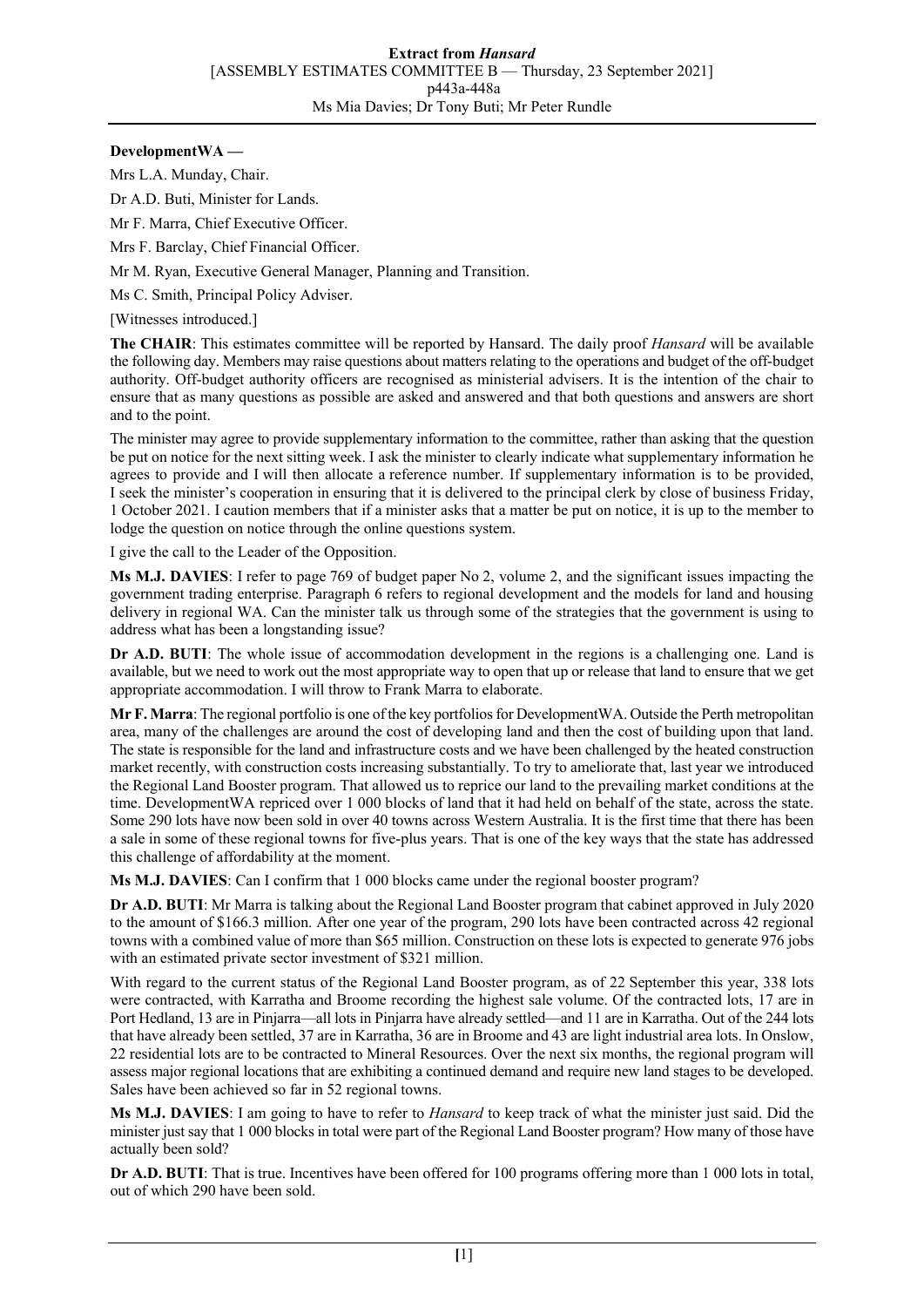**Ms M.J. DAVIES**: Did the program start last year?

**Dr A.D. BUTI**: Yes.

**Ms M.J. DAVIES**: When did it start? Was it in last year's budget?

**Dr A.D. BUTI**: It was approved in July last year and it started a month after that. As of September, that many have been sold so far.

**Ms M.J. DAVIES**: So 290 have been sold—thank you. The minister said something about investigations that will be undertaken over the next six months in regional centres where there is still an overheated market. Can the minister tell me whether those target towns or regions have already been identified?

**Dr A.D. BUTI**: I will defer to Mr Marra.

[2.10 pm]

**Mr F. Marra**: We have stock available in most markets across regional Western Australia. The markets we are actively working on at the moment to make sure that future land supply will be brought on are places like Broome north. We have land supply actively being brought to market in Albany in a couple of projects that were transferred recently from the Department of Communities to DevelopmentWA, and we are preparing a number of business cases for a number of local governments, such as the Shires of Jerramungup, Cunderdin, Dalwallinu and Dandaragan.

**Ms M.J. DAVIES**: Is that the exhaustive list or is there a list we can get by way of supplementary information?

**Dr A.D. BUTI**: Does the Leader of the Opposition want us to read out the whole list?

**Mr F. Marra**: That was the list, minister.

**Dr A.D. BUTI**: That was the list.

**Ms M.J. DAVIES**: That was the list, so—Jerramungup, Cunderdin, Dandaragan?

**Mr F. Marra**: The places are Jerramungup, Cunderdin, Dalwallinu and Dandaragan.

**Dr A.D. BUTI**: That is in the wheatbelt region. There are other regions. Does the Leader of the Opposition want the other regions?

**Ms M.J. DAVIES**: Yes. I know I am the member for Central Wheatbelt; I am very interested in the wheatbelt!

**Dr A.D. BUTI**: We have the whole list here. Would Mr Marra like to read the list out?

**Mr F. Marra**: Certainly. In Albany, we will be activating lots at Oyster Harbour and Clydesdale Park. We have sites that we will be bringing to market in Middleton Beach in Albany as well. In the Shire of Plantagenet, we are working with a local agribusiness firm on expanding its abattoir capacity. In the Shire of Gnowangerup, we are supporting the shire's efforts to deliver new light industrial lots in the north west of the town.

**Ms M.J. DAVIES**: Is that outside the Regional Land Booster program? Is that just business as usual for the department?

**Mr F. Marra**: The Regional Land Booster program was aimed at existing stock that was held by the state.

**Ms M.J. DAVIES**: Is this new?

**Mr F. Marra**: These are new projects that will be developed and the pricing will be set to market. Effectively, the Regional Land Booster program is not required for these, because they will be repriced ready for the market at the moment.

**Ms M.J. DAVIES**: I have a further question about the Regional Land Booster program. Will those lots stay at the price they were at at the application of the program across the forward estimates? Will they be pulled off the market? Will there be changes? How does the government intend to deal with them going forward?

**Dr A.D. BUTI:** Obviously, there is a continual re-evaluation of the price of land according to market forces, so it is hard to determine. It will not necessarily be a fixed price. The Regional Land Booster program has been of great value in unlocking land. I should also add that under the regional development assistance program, the state government will provide DevelopmentWA with direct funding to assist in helping local communities to try to develop land, whether it is residential, commercial or industrial. There is much work done. Of course, these things take a bit of time.

**Ms M.J. DAVIES**: I refer to the works mentioned earlier in Jerramungup, Cunderdin, Dalwallinu, Dandaragan and Albany. How does local government register and qualify for the program? I presume there are not unlimited funds available to government to do this. How are they prioritised? How are they applied for?

**Mr F. Marra**: As the minister indicated, DevelopmentWA runs the regional development assistance program, which is open to all regional local governments, so local governments are able to apply to DevelopmentWA. We then work with each local government to determine the priority of the landholdings and allocate that \$4 million in funding that the minister spoke of earlier to deliver land in those small towns.

**Ms M.J. DAVIES**: Is that \$4 million a year?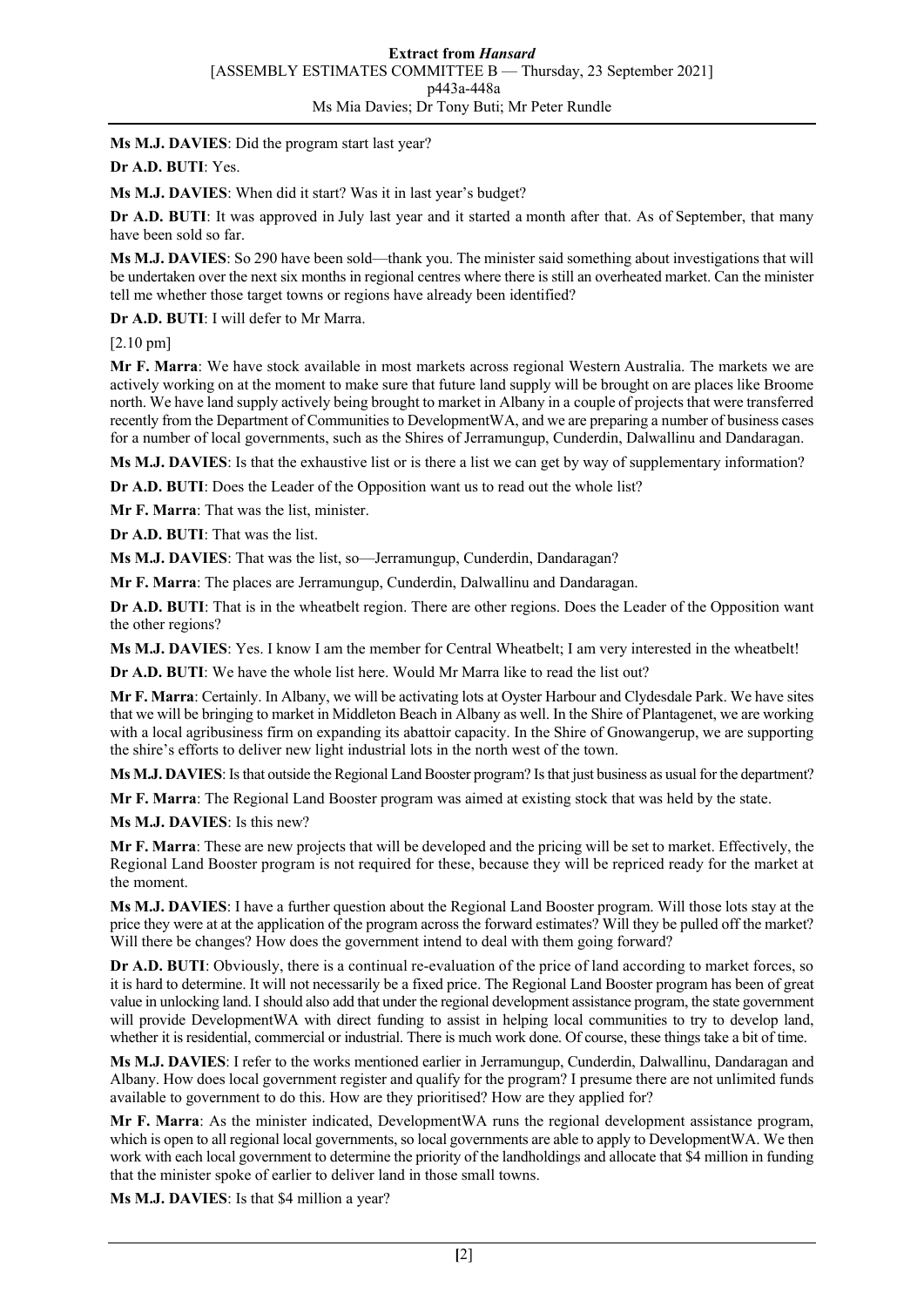**Dr A.D. BUTI**: That is correct, but that is obviously in addition to the Regional Land Booster program.

**Mr P.J. RUNDLE**: I have a further question. Gnowangerup was mentioned. I have some recent correspondence saying that the cost of blocks there makes them untenable to develop or to sell or pass on to anyone. Are there any strategies in place to improve that situation?

**Dr A.D. BUTI**: I will ask Mr Marra to add to my initial comments. Obviously, the Regional Land Booster program and the regional development assistance program are geared to assist. I am not sure whether Mr Marra has any further comment.

**Mr F. Marra**: The regional development assistance program is aimed at trying to meet the cost differential between the cost of production and the selling price. That is why we prioritise each individual project to try to make that \$4 million go as far as possible to as many different sites. It is fairly typical in small country towns for the development cost to exceed the revenue that can be achieved; therefore, that \$4 million per annum is used as a subsidy to meet the market, so to speak.

**Mr P.J. RUNDLE**: Is there a high level of engagement between the department and those local governments to enable some other methodology of getting these blocks to market at a sensible level?

**Dr A.D. BUTI**: There is constant engagement by DevelopmentWA in the regions. The chair often discusses this issue with me. I am not quite sure what the member means by "different methodology". These programs are in existence now and, as I said, DevelopmentWA is constantly talking with authorities and others.

**Ms M.J. DAVIES**: Has there been any thought given to increasing the amount available to that program at the moment and freeing up more affordable land so it encourages people to build and create new spaces? I am talking about the \$4 million, especially in the context of the housing shortages we are experiencing. I can think of several cases in Northam of people being willing to free up their accommodation if they had the opportunity to expand into a different type of house. I know we are not talking about building houses under the minister's department, but it is land accessibility and the price of land that prohibits building, particularly in smaller communities, as the member for Roe mentioned. Was any thought given to framing this budget as a COVID response and to increasing that amount across the forward estimates, given some of the challenges we are facing?

**Dr A.D. BUTI**: The amount is considerable at the moment. It is \$4 million per annum under the regional development assistance program, and \$166 million under the Regional Land Booster program. That is quite a considerable subsidy and incentive for development in the regions. That is what it is at the moment, and it is quite considerable.

**Ms M.J. DAVIES**: Was there no request for or consideration of that increasing? It is outside of the Regional Land Booster program, which I acknowledge is new and very welcome. There has always been a program to develop blocks. Has that been static or was consideration given to increasing that?

**Dr A.D. BUTI**: What we have at the moment is what we have at the moment, and I think it is quite considerable. That is what we have.

**Ms M.J. DAVIES**: Is the minister's assessment that that is meeting the needs or the demand that is currently present?

**Dr A.D. BUTI:** I never said that, member. As I said in the earlier session about sporting clubs, there is never enough money. The Leader of the Opposition knows that very well, having been a former minister of the Crown. This is a considerable, significant contribution.

[2.20 pm]

**Ms M.J. DAVIES**: I refer to page 770, and the 2021–22 dividend retention. Paragraph 7 states —

DevelopmentWA will retain its forecast 2021–22 dividend payment … to instead contribute to funding future infrastructure investment.

Could the minister unpack for me what "funding future infrastructure investment" means? Are there programs to which that is already attached to determine where that \$64.6 million will be applied? In what years would the minister anticipate that would be spent?

**Dr A.D. BUTI**: Obviously, as the member will realise, strategic infrastructure requirements are a very important part of DevelopmentWA. Those funds will be guaranteed for future business cases, and in the fullness of time they will be utilised. I am not in a position now to talk about where the funds are going, because the business cases have not been formulated.

**Ms M.J. DAVIES**: The decision for that dividend to be retained, is it parked in DevelopmentWA waiting to be spent?

**Dr A.D. BUTI**: It will be utilised in a strategic manner.

**Ms M.J. DAVIES**: I am not trying to be difficult, minister. It is not an inconsiderable amount of money and DevelopmentWA must have some priorities that it would like to see achieved. Quarantining that amount without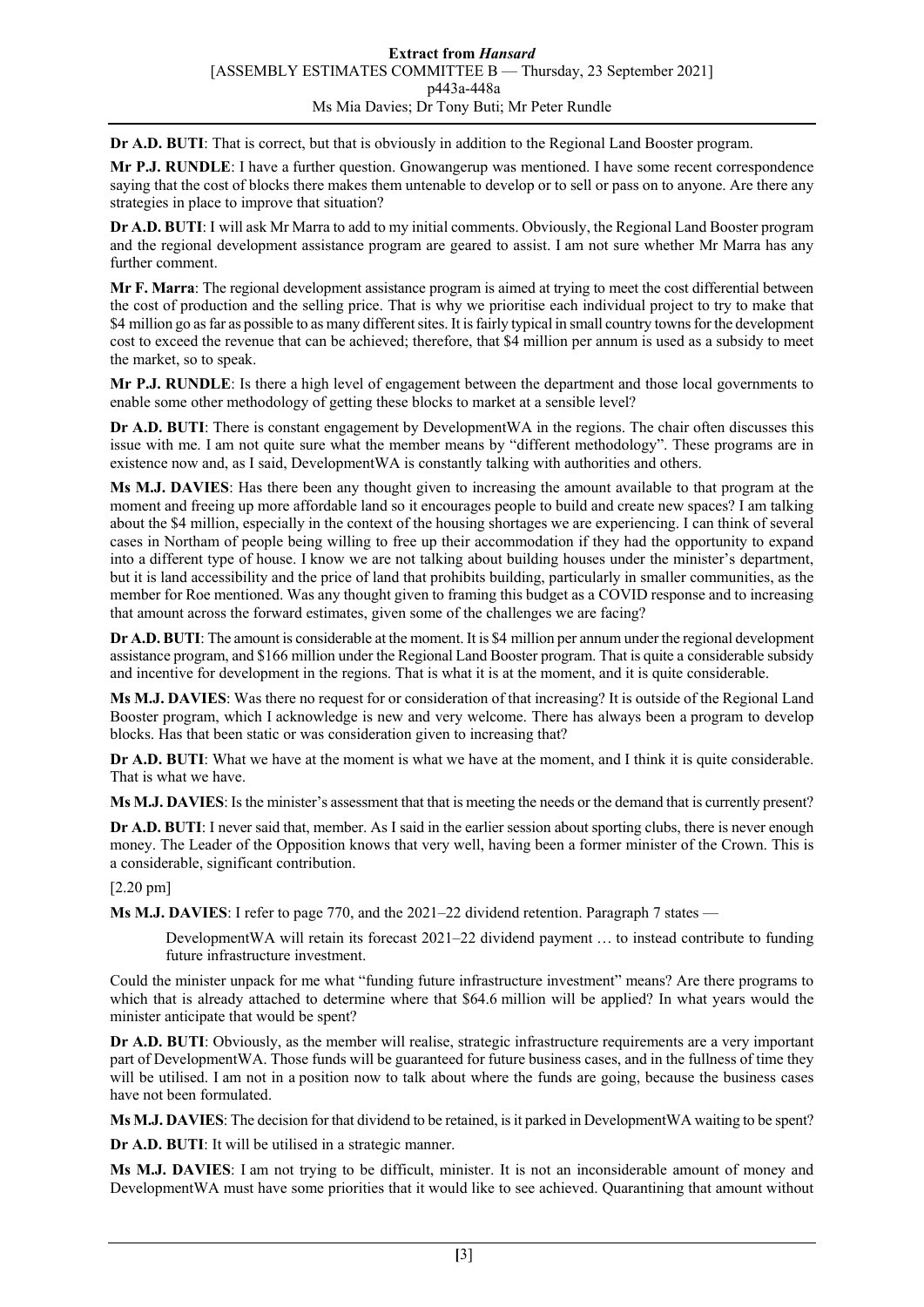any detail probably does not pass muster, in terms of transparency. Can the minister provide no indication of what kinds of projects that might be applied to across the forward estimates?

**Dr A.D. BUTI**: Going forward, the strategic infrastructure requirements are going to basically three different areas: regional, industrial and metropolitan.

**Ms M.J. DAVIES**: Is there a delineation of what percentage would be spent in each of those three categories?

**Dr A.D. BUTI**: No.

**Ms M.J. DAVIES**: There is \$64.6 million floating in DevelopmentWA that is not attached to any projects. When does the minister envisage that those business cases will be developed and put forward for utilisation of those funds?

**Dr A.D. BUTI**: It is not floating.

**Ms M.J. DAVIES**: It is not attached to anything, so the minister cannot tell me where it is going.

**Dr A.D. BUTI**: It is not floating in the air somewhere.

**Ms M.J. DAVIES**: It may as well be; it is not going anywhere!

**Dr A.D. BUTI**: I know the Nationals WA has a hard issue with financial responsibility.

**Ms M.J. DAVIES**: I am trying to find out what the minister wants to do with that money. I think I am being very financially responsible, asking where the minister's \$64.6 million is going to go.

**Dr A.D. BUTI**: The business cases have to be brought to the minister, then they have to be approved by the Expenditure Review Committee. That is the normal process.

**Ms M.J. DAVIES**: I understand that business cases are required, but is there no notion within DevelopmentWA or in the minister's mind of what that would be applied to?

**Dr A.D. BUTI**: I have nothing further to add.

**The CHAIR**: Leader of the Opposition, the minister is not answering anything further. Do you have a new question?

**Ms M.J. DAVIES**: Yes. I refer to page 769 of budget paper No 2, under the heading "Machinery of Government Reforms". Could the minister explain paragraph 3 to me a bit further and expand on what is there?

**Dr A.D. BUTI**: I think it is reasonably clear. As a result of the machinery-of-government changes, the former Department of Communities' land development functions have now been moved over to DevelopmentWA. DevelopmentWA now effectively becomes the development arm of social housing. There has been a transfer of the Department of Communities' commercial land development projects, assets and staff to DevelopmentWA. That process is basically what is mentioned there, that DevelopmentWA becomes the development arm of mainly the social housing component of the Department of Communities.

**Ms M.J. DAVIES**: Could the minister tell me the number of staff who have come across as part of that transfer?

**Dr A.D. BUTI**: Twenty staff.

**Mr P.J. RUNDLE**: I refer to the same page, 769, and paragraph 5, which states that DevelopmentWA will have a greater role in the delivery of social housing. Can the minister tell me how this will play out?

**Dr A.D. BUTI**: As I mentioned in the previous answer, DevelopmentWA now has the development arm of social housing that was formally in the Department of Communities, with the transfer of staff members. I will hand over to Mr Marra if he wants to add any comments.

**Mr F. Marra**: The Department of Communities' land bank, land operations and associated projects were transferred to DevelopmentWA, which will continue with those projects and continue development, either outright or in joint venture partnerships that already existed when those projects transferred across. We will then make land available for the social housing program, as occurred in the past with the Department of Communities. Further, where there is higher density or more complex projects, DevelopmentWA will engage with the market to get the social housing constructed for the Department of Communities.

**Mr P.J. RUNDLE**: Is it just with the Department of Communities, or is there also a relationship with the Minister for Housing?

**Dr A.D. BUTI**: The housing and planning ministers and I, as Minister for Lands, are part of the steering committee looking at the issue of social housing.

**Mr P.J. RUNDLE**: Areas have been identified, such as Geraldton, Bunbury and Albany. Is there an intent for DevelopmentWA to also look at places like Esperance, which is desperately in need of social housing? There appears to be a focus in regional areas on those three larger centres. Is there a focus on other areas of need as well?

**Dr A.D. BUTI**: All areas of the state are being considered, but obviously these decisions have been made in conjunction with the Ministers for Housing and Planning. DevelopmentWA will obviously have the role of developing social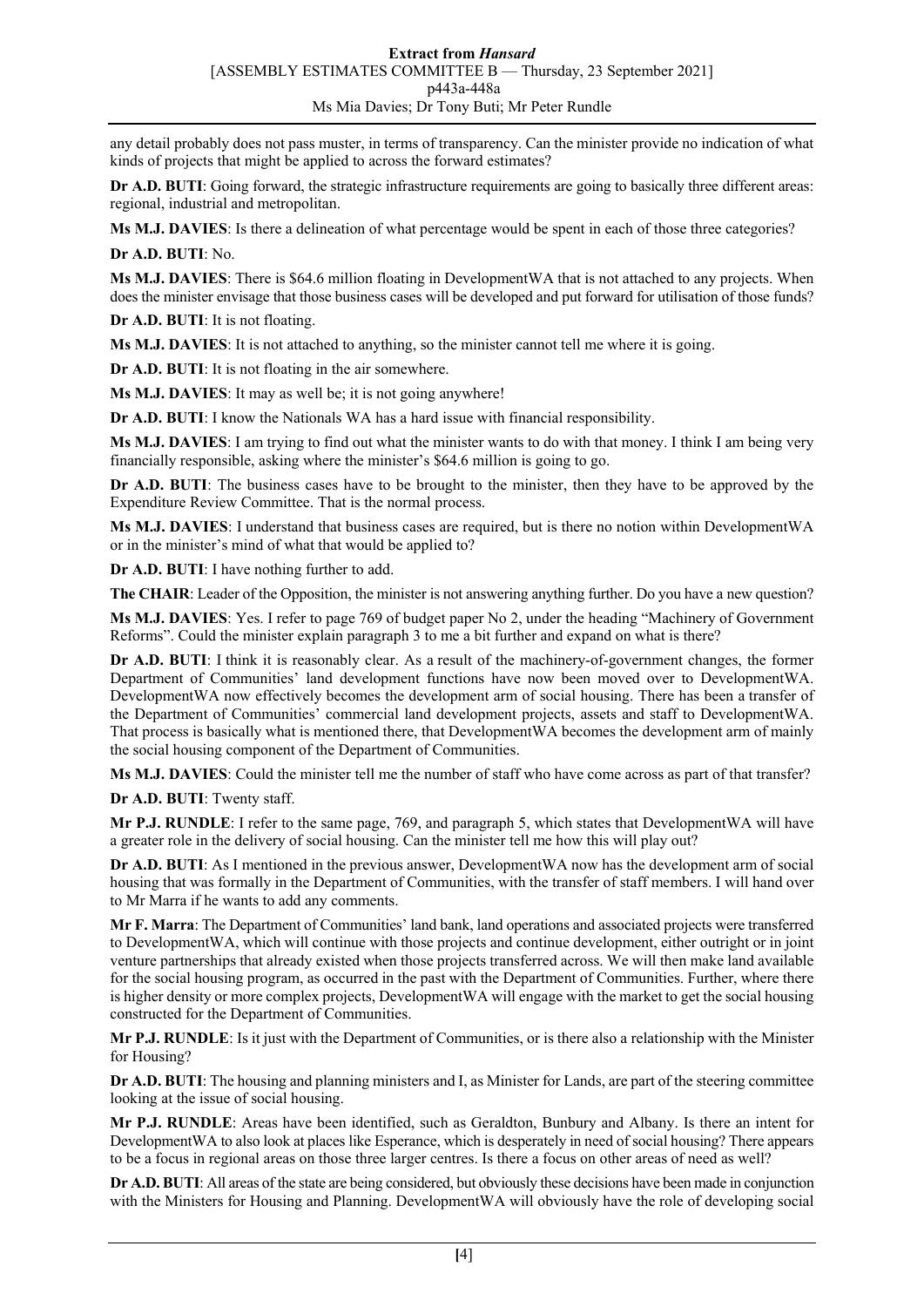housing, but decisions are also made through the dialogue between the Minister for Housing, the Minister for Planning and me.

**Ms M.J. DAVIES**: I refer to page 772 under the heading "Asset Investment Program". I have a couple of questions about this one. I note that a number of industrial parks are listed there but not the most important, which would be Avon Industrial Park, which is on the doorstop of my electorate. I am wondering whether any work has been done in relation to the AIP; and, if so, how has that been progressed and supported, and are there any planned investments? For the minister's background—I am sure he has been briefed—it has been a challenging area to develop over time. It does not seem to have progressed, yet it is very close to Perth; it is ideally located. What is the government's intentions for trying to activate that particular park?

## [2.30 pm]

**Dr A.D. BUTI**: I might just hand this one to Mr Marra.

**Mr F. Marra**: Thank you for the question. We have had the Avon Industrial Park project on the books for a number of years. We actually have available stock in the area and we work with the development commission and the local authority to activate that stock. There have been a number of inquiries over the years for that land, and we will continue to market it and make it available to the market. Currently, we have some eight lots available for purchase and activation at Avon Industrial Park.

**Ms M.J. DAVIES**: Are all the lots serviced?

**Dr A.D. BUTI**: Mr Marra.

**Mr F. Marra**: The lots are serviced suitable for a particular use. It really depends on the final intended use of the land and whether further servicing would be required.

**Ms M.J. DAVIES**: Can the minister advise what budget is applied to the promotion of the opportunities at the park? Over time, I think there have been various different efforts to try to elevate that, but I wonder what particular effort is being made and what is in the budget that is being applied.

**Dr A.D. BUTI**: We do not have those exact details. I do not think that we can actually provide them even later on, but it is around three per cent of total project spend for Avon.

**Ms M.J. DAVIES**: Is there a ranking for the business parks? There is a number listed in the budget papers. I wonder whether there is a ranking in terms of where the government is aiming to activate and attract tenants or facilitate investment.

**Dr A.D. BUTI**: Every region has an industrial park. It is important. In regard to the priority, the member should address that matter to the Department of Jobs, Tourism, Science and Innovation and the Minister for State Development, Jobs and Trade.

**Ms M.J. DAVIES**: In terms of where the investment is, does the minister think that the policy gets it there rather than from DevelopmentWA? Is there no ranking within DevelopmentWA in terms of which estates need to be, or could be, developed or where the best bang for buck would be?

## **Dr A.D. BUTI**: Mr Marra.

**Mr F. Marra**: We work with the Department of Jobs, Tourism, Science and Innovation to help prioritise at a state level. In individual region areas, the regional development assistance program provides us with advice, as do the regional development commissions, but we aim to have industrial land available in each of the regional areas, and that is why the minister indicated the importance of making land available in each area. Where land is available, we prioritise those regional areas where land is not available at the given time.

**Ms M.J. DAVIES**: I draw the minister's attention to the second sentence of paragraph 1.1, which states —

The ILA portfolio is forecast to deliver more than 4,500 jobs during construction and around 10,000 jobs once businesses are fully established.

They are nice, round figures. Can the minister give me an understanding of how he arrived at the 4 500 and 10 000 figures? Do those figures include all the industrial parks or is it just the ones listed? I am trying to get an understanding of how the minister can make a claim that there will be that many jobs.

**Dr A.D. BUTI**: It is not a claim; it is a forecast. I will hand over to Mr Marra.

**Mr F. Marra**: Thank you. DevelopmentWA employed an economist to give us an indication as to the impact that our industrial estate has on the economy. The Industrial Lands Authority is forecast to deliver a certain number of estates over the budget period. We have forecast that as that land is sold and developed by private interests, the development by those private interests will release those 4 500 jobs during the construction phase. The ultimate use of that industrial land is what gives the 10 000 jobs once the businesses are fully established. Therefore, it is the leverage that the Industrial Lands Authority is able to achieve by releasing the land in the first place.